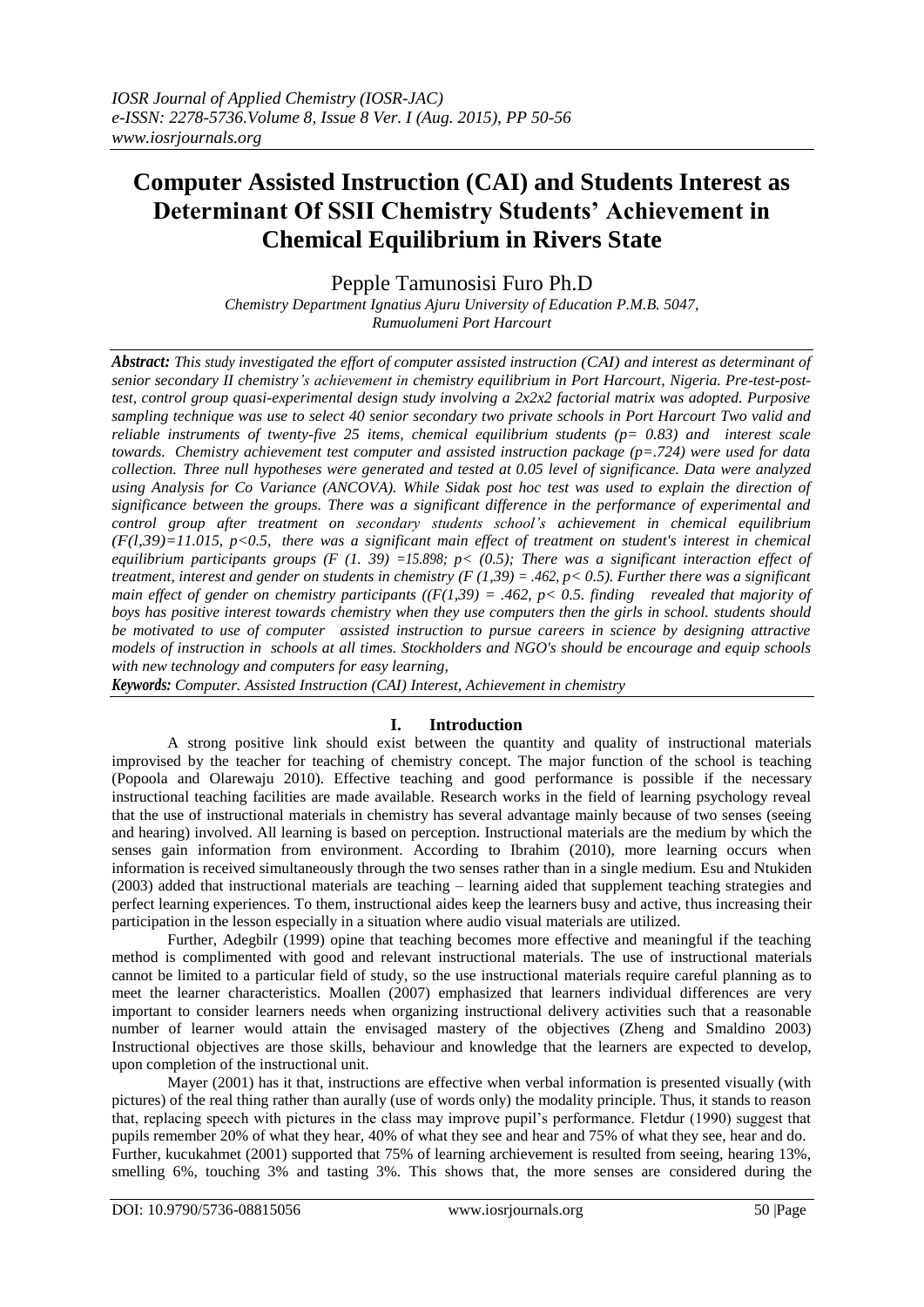information dissemination; the easier it is to retain knowledge and enhance learning. To him therefore, instructional material make instruction more beneficial, lasting and pleasurable thereby creating conducive atmosphere for children by increasing their level of attention on the subject, understanding the lesson and developing interest on the subject. Demiral, (2004) has it that, instructional material makes the topic clearer and lasting by making the abstract real, especially in teaching abstract concept in science subject. It is very important to use visual material for people to understand the lesson better and improving positive attitude towards the lesson. Halis (2002) Izzet and Ozkan (2008) added that the use of good and appropriate materials in science application makes the lesson more interesting and encouraging. It makes the difficult science concepts to be learnt easily in more effective way. If it is taken into account that students especially at the age of primary school have difficulty in learning abstract concept, it is important to make these concepts physical and present them carefully. For this, educational technologies, especially computers can play an important role (Akpinar 2005).

The use of computers in schools seems to help people to be creative in problem solving thereby developing positive interest in their studies. In this respect, the whole purpose of education in a country like ours is to develop and enhance the potentials of human resources and progressively transform them, into knowledge society. Jones (2002) emphasis that professional development in the effective use of computers as a most fields of study, assumes that peoples will be able to return to a class room and use the skills, training, and knowledge acquired to earn a living and contribute meaningfully to the advancement of society.

Computers could play powerful roles in the child learning in school. That is because it helps to develop learners' potentials in different areas of learning and may also constitute powerful delivery system that may be bring about great changes in learners behaviours that are desirable to the society at large. It is noted that, most learning occurs by doing (experimental learning) including getting things wrong as well as getting them right determined by immediate feedback in other words computers appears to be capable of giving almost instant feedback, tirelessly no matter how often learners get it wrong during the process. Recently computer education was introduced into Nigeria secondary School Curriculum. Thus, many schools if not all in Nigeria are trying to integrate the use of computer in their teaching and learning processes. Also, base on the experience in ICT training for pre-service and in-service teachers is an integrated curriculum that is proposes within the frame work of educational system, teachers are undergoing in-service training on how to use computer as part of instructional material to improve the quality of their teaching activities.

### **Nature of computer assisted instruction**

Computer assisted instruction (CAI) refer to instruction or remediation presented on a computer. It is the use computers as an interactive instructional technique whereby a computer is used to present the instructional materials and monitor the learning that take place. It is assisted learning because it allows the learner to interact with instructional techniques whereby a computer is used to present the instruction and monitor the learning that takes place. It uses a combination of text, graphics (animation), sound and video in the learning process. Forrie (1999) added that CAI as an educational computer programs that is available online and from computer stores and textbook companies. They enhance teacher instruction in several ways.

The integration of computers into education system has a relative brief history. However, the first use of com puters in educational area started with the use of mark and ENIAC in 1940s. First computers were used as a problem solving machine especially for science and engineering (Carter, 2004). More specially, computer programs are interactive and can illustrate a concept through attractive animation, sound and demonstration. They allow students to progress at their own pace and work individually or problem solving in a group. Computer aided instruction has been found to enhance students' performance then the conventional instructional methods in counsellor education (Karper, Robinson, Casado-Kehoe 2005).

Computer as instructional material has made a significant contribution to a wide range of group-learning activities. They can, for example, be used to manage or structure a group-learning process, by guiding the group through a simulation exercise of some sort. This can provide a vehicle through or with which a group of learners interact, and gain access to information, investigate simulated situation, which can lead to creativity indeed, virtual all these are ways in which computers can be used to determine pupils interest in learning. It can also be used in group-learning situations. Learners in groups thus, do not only benefit from feedback they receive from the computer, but also from the feedback they receive from one another. Considering the views of Izzet and Ozkan (2008) many research studies abound that, investigated the efficacy of computer assisted instruction (CAI) using different variables difference group of students, difference ability levels, gender among others.

Adeleke (2003) sees computer as a machine for executing precisely stated rules with accuracy, repeatedly with great reliability. However in his argument, shortly after the development of computers in 1940, educators perceived their potentials as one of the educational tools that aid learning process. Nevertheless, the perception only got more recognition recently by the government and policy makers in the Country. In this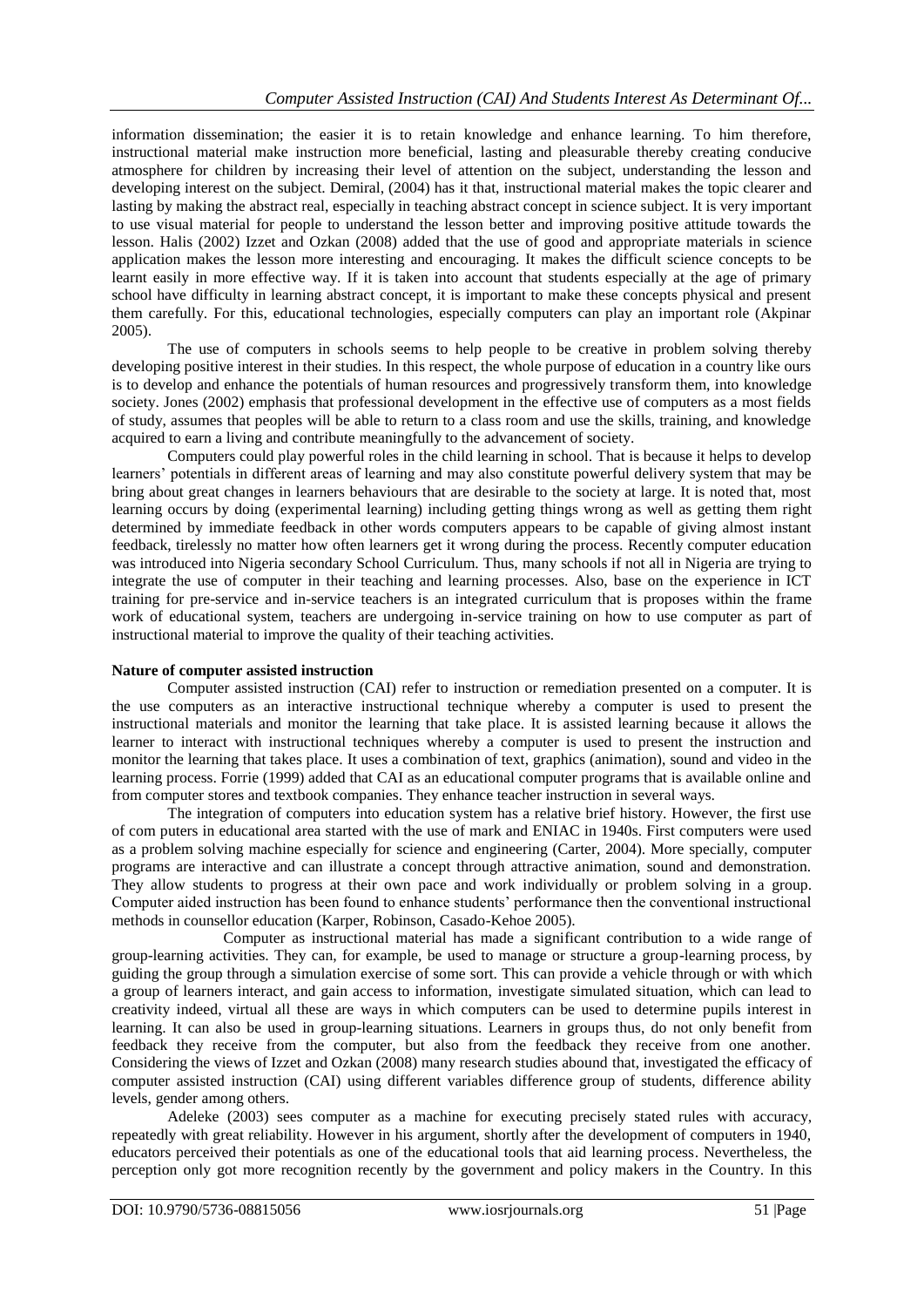regard, computer therefore acts as a substitute tutor with which the pupils can participate in an ongoing dialogue via an interactive terminal of some sort.

Further, Mwei (2011) has it in his finding that, CAI is more effective in some researches but it has fewer efficacies for others. For instance, the effect of computer - assisted Instruction on students Attitudes and Achievement in Matrices and Transformations in secondary schools in Kenya proves that CAI approach is more effective than conventional approach for producing achievement and attitude gains in such a population. However, Adel and Mounir (2008) Argued that ICT can distract learning according to him, this may be particularly salient at home, where internet access could be a source of distraction because of char room online games, reducing the time spent in doing homework or learning. Thus, the impact of the availability of IC'T on student learning will strongly depend on their specific uses

Considering the work of Nicole and Anderson (2000) CAI provides pupils with extended practice, which, in turn, can lead to acquisition of basic skills and encourage better learning of pupils in school. This may be due to the fact that a good amount or personal skills can be developed by the learners themselves when given the opportunity, unlike during the traditional classroom learning where the main source of feedback is the teacher. Therefore, to achieve this, activities should include intellectual challenging task that should motivate pupils to explore solution to a problem, and give them an opportunity to gain a sense of individual control and mastery over an environment (Becker, 2000).

## **Hypothesis**

There is significant main effect of

- > Treatment on secondary students' achievement in chemical equilibrium
- $\triangleright$  Interest on secondary student's achievement in chemical equilibrium
- $\triangleright$  Gender on secondary student's achievement in chemistry equilibrium

#### **Methodology**

This study adopted a quasi – experimental design, this is because the independent variables will be manipulated. The study sought to fine out the effect of using computer aided instruction as determinant of senior secondary school student' interest and achievement in basic science. In this research, two groups were used, (experimental and control group). The experimental groups were exposed to treatment, using CAI. Control group were exposed to treatment but to conventional teaching method only.

#### **Population**

The target population comprised of all private senior secondary school II (5) school students that offer Chemistry and all the schools that have computers in Port Harcourt local government of Rivers State. The choice of SS I was based on the fact that the classes were able to respond to the use computers, Also the group has been exposed to learning of chemistry at least for three years and therefore, they are expected to have attained certain level of intellectual .ability to be able answer question

#### **Sample And Sampling Technique**

Purposive sampling technique was used to select two (private) school thus participated the study, this was based. on the facts that, research, on computer Assisted instruction (CAI) should be conducted in schools were computers are available Thus, two schools, one with a computer laboratory (not less than 25 functional pieces in number) and another without computer laboratory were' selected, In these schools, computer education was part of' the curriculum students were exposed to the study.

#### **Instrument**

This test was developed by the researcher in order to determine whether or not differences existed between the achievement level of pupils in both experimental and control groups. The test consisted of 25 items with four (4) multiple choice options A, B, C, and D ten (10) items tested pupils knowledge (memory level), seven (7) focused on comprehension while eight (8) items tested pupils ability to thinking. The content and construct validity were censured by using table of specification. The items were given to experts and two basic science teachers. Their critical review and comment help in ensuring that the items were appropriate for senior secondary school II. The final items selected after pilot study were administered to 40 pupils in two private schools which were not part of the study sample.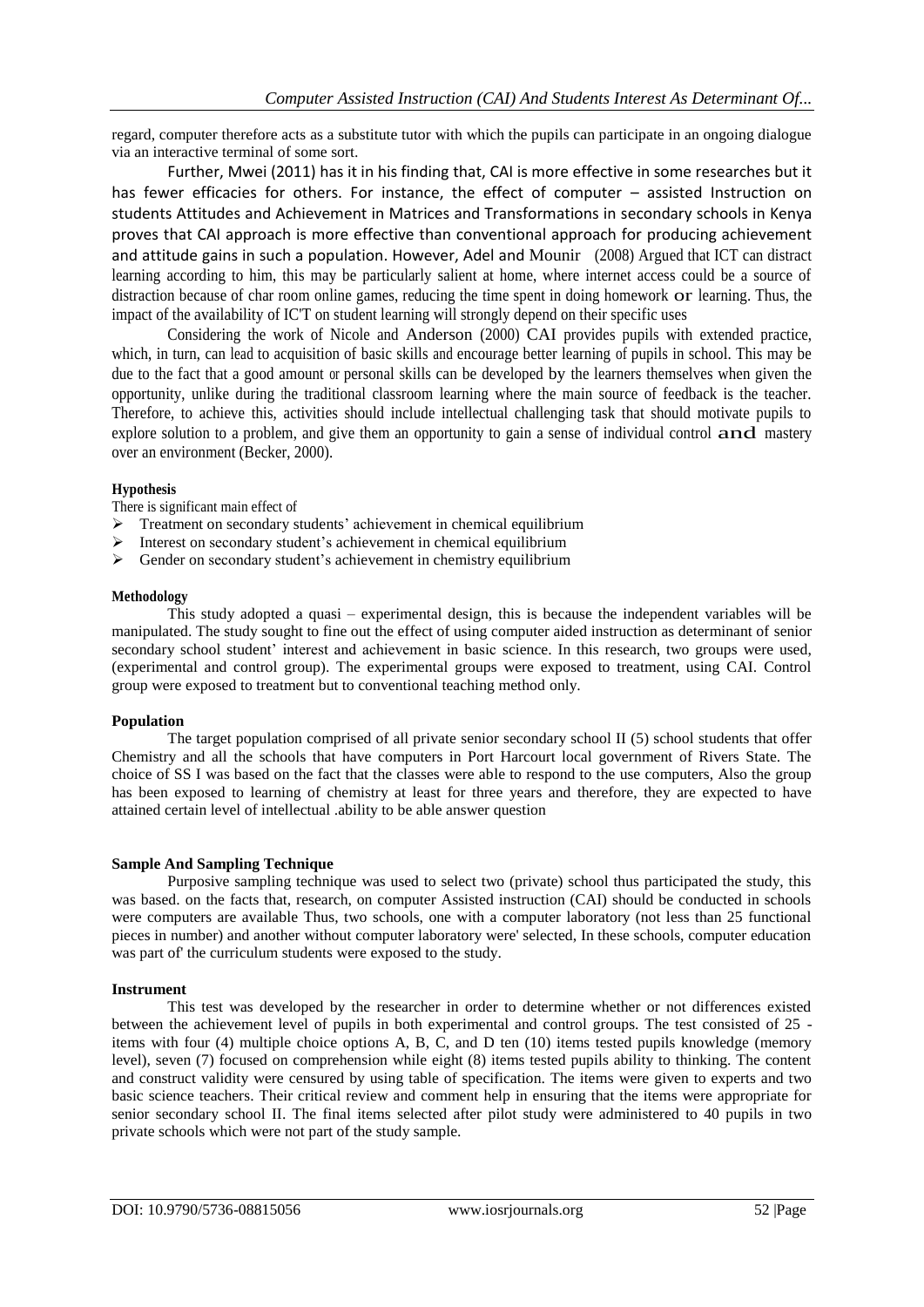### **Data Collection Procedures**

The consent for permission to conduct the research and use the computer laboratory for the experimental group was granted by the school administration. Prior to treatment in class, pre-test on basic science was administered to rest pupil's level of understanding on the selected topics as well as the questionnaire scale on interest in basic science and computer assisted instruction.

### **Analysis Of Data:**

Data collected was analyzed using analysis of covariance (ANCOVA), with the pre-test scores as covariate to test for the main effect. ANCOVA was employed because it has the tendency to adjust for the initial mean differences that might exist among the groups. It was also used to determine the effect of the independent variable on the dependent or to compare if there are changes in terms of their achievement, as well as pupils interest to basic science.

# **II. Result**

The results were presented in line with the stated research question, the results were interpreted at the 0.05 level of significance.

#### **Testing the Hypotheses:**

There is no significant main effect of treatment (computer assisted instruction) on secondary school student's achievement in chemical equilibrium

The test hypothesis, analysis of covariance (ANCOVA) was employed to analyze the posted scores of the participants on treatment, using the pre-test scores as covariates to find out if post-test difference was significant.

|                  |        |              | 95% Confidence Interval |              |  |
|------------------|--------|--------------|-------------------------|--------------|--|
| <b>Treatment</b> | Mean   | <b>Std</b>   | Lower                   | <b>Upper</b> |  |
|                  |        | <b>Error</b> | <b>Bound</b>            | <b>Bound</b> |  |
| Computer         | 19.143 | .464         | 18.197                  | 20.088       |  |
| Assisted         |        |              |                         |              |  |
| Instruction      |        |              |                         |              |  |
| Conventional     | 16.708 | .487         | 15.715                  | 17.701       |  |
| method           |        |              |                         |              |  |

**Table 1: Descriptive Statistics of Treatment Score for Treatment Group and Control**

A covariance appearing in the model are evaluated at the following values: PRE-TEST = 15.00

Table 1: Shows the descriptive statistics on treatment. The result shows that the participants exposed to treatment had the highest post achievement mean score

 $(x = 19.143)$  in chemical equilibrium, while pupils in the conventional group has the least performance with the achievement mean score  $(x = 16.708)$  this implies that the treatment intervention of participants group is effective as seen in table 2.

#### **Table 2: Summary of analysis of covariance (ANCOVA) showing the effect of treatment on experimental and control groups. Dependent Variable: Achievement**

| Dependent variable: Achievement |                            |           |                    |        |      |                   |
|---------------------------------|----------------------------|-----------|--------------------|--------|------|-------------------|
| <b>Source</b><br>of             | Sum of squares             | df        | <b>Mean square</b> | F      | Sig. | <b>Eta Square</b> |
| variation                       |                            |           |                    |        |      |                   |
| Corrected model                 | 408.830                    | 8         | 51.104             | 14.796 | .000 | .792              |
| Intercept                       | 70.343                     | 1         | 70.343             | 20.366 | .000 | .396              |
| Pre-test                        | 109.711                    |           | 109.711            | 31.765 | .000 | .506              |
| Treatment                       | 38.046                     |           | 38.046             | 11.015 | .002 | .262              |
| Interest                        | 54.908                     |           | 54.908             | 15.898 | .000 | .339              |
| Gender                          | 4.258                      |           | 4.258              | 1.233  | .275 | .038              |
| Treatment<br>$\mathbf{x}$       | 6.167                      | 1         | 6.167              | 1.785  | .191 | .054              |
| interest                        |                            |           |                    |        |      |                   |
| Treatment<br>$\mathbf{x}$       | 1.595                      |           | 1.595              | .462   | .502 | .015              |
| Gender                          |                            |           |                    |        |      |                   |
| Treatment<br>$\mathbf{x}$       | 41.099                     | 1         | 41.099             | 11.899 | .002 | .277              |
| Gender x Interest               |                            |           |                    |        |      |                   |
| Error                           | 107.070                    | 31        | 31                 | 3.454  |      |                   |
| Total                           | 13548.000                  | 40        |                    |        |      |                   |
| Corrected Total                 | 515.900                    | 39        |                    |        |      |                   |
| $\sim$                          | $\sim$ $\sim$<br>--- - - - | $- - - -$ |                    |        |      |                   |

a R square = .792 (Adjusted R square = .739)

The result presented in table 2 shows that there is was a statistical significant main effect of treatment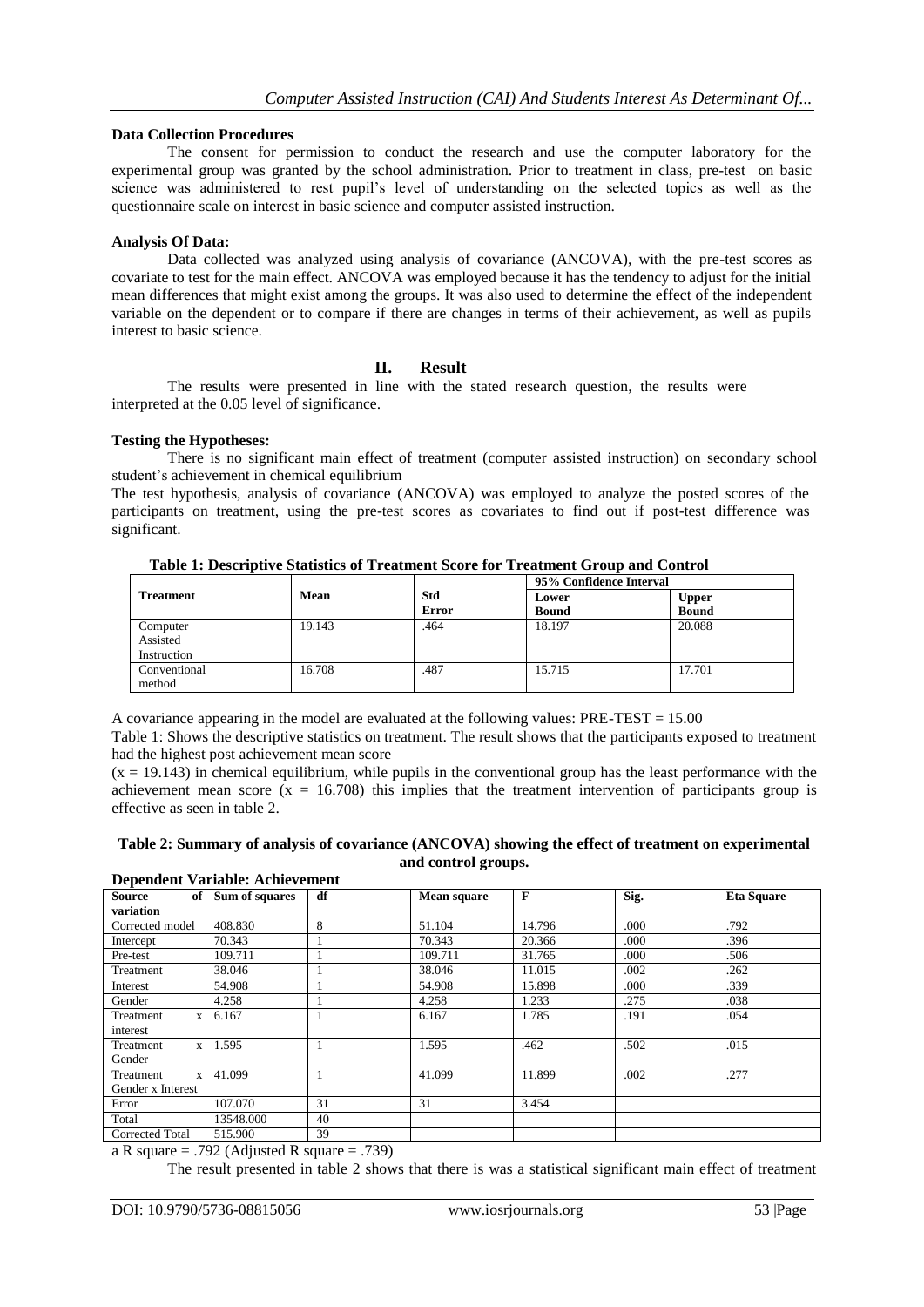(CAI and Conventional method) on pupils' achievement in basic science post-test scores of participants in the experimental and control groups ( $F_{(1,39)} = 11.015$ ; P<0.5), partial eta square n<sup>2</sup> = 262. The effect size of 26.2% of treatment was fair and is accounted for the variance in pupils' achievement in basic science. Meaning there is a statistical mean difference in basic science achievement test scores of experimental and control group. This implies that, the treatment intervention seems to be significantly effective. Therefore, to provide information on the variation in post – test mean score of participants in treatment and control group, the pair-wise comparison was computed and presented as follows.

**Table 3. Summary of pair – wise comparison analysis showing the effect of treatment on basic science achievement test scores of experimental and control group.**

| achievement test scores of experimental and control group. |                                            |                          |           |      |                                           |                    |
|------------------------------------------------------------|--------------------------------------------|--------------------------|-----------|------|-------------------------------------------|--------------------|
| Treatment<br>(I)                                           | (J) Treatment                              | Mean<br><b>Different</b> | <b>SD</b> | Sig. | 95% Confidence Interval<br>for Difference |                    |
|                                                            |                                            | $(I-J)$                  |           |      | <b>Lower Bound</b>                        | <b>Upper Bound</b> |
| <b>Assisted</b><br>Computer<br><b>Instruction</b>          | Conventional<br>Method                     | $2.435*$                 | .734      | .002 | .0938                                     | 3.931              |
| <b>Conventional method</b>                                 | Computer<br>assisted<br><b>Instruction</b> | $-2.435*$                | .734      | .002 | $-3.931$                                  | $-0.938$           |

**Note\*. The mean difference is significant at the .05 level** 

Table 3. Shows that the pair wise comparison post hoc test (Sidak) of pupils' in treatment and control group. The values obtained indicate that, treatment has significant effect on participants achievement in basic science as seen in table 3.

- There is no significant main effect of interest on senior secondary school chemistry's achievement in basic science.
- $\triangleright$  To test the hypothesis, analysis of covariance (ANCOVA) was used to analyze and they are presented in the table 5. To find out if test difference as significant.

|                                    |        |      | 95% Confidence Interval |                    |
|------------------------------------|--------|------|-------------------------|--------------------|
| Interest                           | Mean   | Sd   | <b>Lower Bound</b>      | <b>Upper Bound</b> |
| Lower interest                     | 16.717 | .440 | 5.819                   | 17.615             |
| High Interest                      | 19.134 | .416 | 18.286                  | 19.982             |
| ___<br>$\sim$ $\sim$ $\sim$ $\sim$ |        |      | _______<br>__<br>$\sim$ | .                  |

**Table 4: Descriptive Statistics of Interest on Pupils Achievement in Basic Science.**

a. Covariate appearing in the model are evaluation at the following values: Pre-test. = 15.00

Table 4: shows that the descriptive statistics on interest. The result shows that highest interest group mean score  $(x = 19.134)$  in basic science, while in the low interest group had the least mean score (16.717). The mean difference between the high and low, interest group is 2.42. However, the difference is statistically significant ( $F_{(1,39)} = 15.898$ , P<0.5), partial eta square  $n^2 = 339$  table 2. Therefore the effect size of 24.2% of interest on students' achievement chemical equilibrium was fair, and 24.2% of interest is accounted for the variation of pupil's achievement in basic science. The null hypothesis was rejected, meaning there is a statistical significant main effect of interest on pupil's achievement in basic science.

 There is no significant main effect of gender on secondary school students achievement in chemical equilibrium

To test the hypothesis, descriptive statistics, analysis of covariance (ANCOVA) is used to analyze and they are presented in the table 4 to find out if test difference was significant between gender and pupils achievement.

| Table 4. Descriptive Statistics of Gender on Pupils Achievement in Basic Science |  |  |  |
|----------------------------------------------------------------------------------|--|--|--|
|----------------------------------------------------------------------------------|--|--|--|

|        |        |                  | 95% Confidence Interval |                    |
|--------|--------|------------------|-------------------------|--------------------|
| Gender | Mean   | <b>Std Error</b> | <b>Lower Bound</b>      | <b>Upper Bound</b> |
| Male   | 18.270 | .422             | 7.410                   | 19.130             |
| Female | 7.581  | .445             | 16.673                  | 18.488             |

a. Covariates appearing in the model are evaluated at the following Pre-test  $= 15.000$ 

Table 5 shows that the descriptive statistics on gender, result of the analysis show that the males has higher mean score (x 18.270) than the females (x = 17.581). However, as table 2 shows, the mean difference of .689 is not statistically significant ( $F_{(1,39)} = 1.233$ , P< 0.5), partial eta square  $n^2 = .038$  (Table 2). Therefore the effect size of 3.8% of gender on pupil's achievement in basic science was moderate, only 4% was accounted for variation of gender on pupil's achievement. The null hypothesis was not rejected, meaning there is no significant main effect of gender on pupil's achievement in basic science.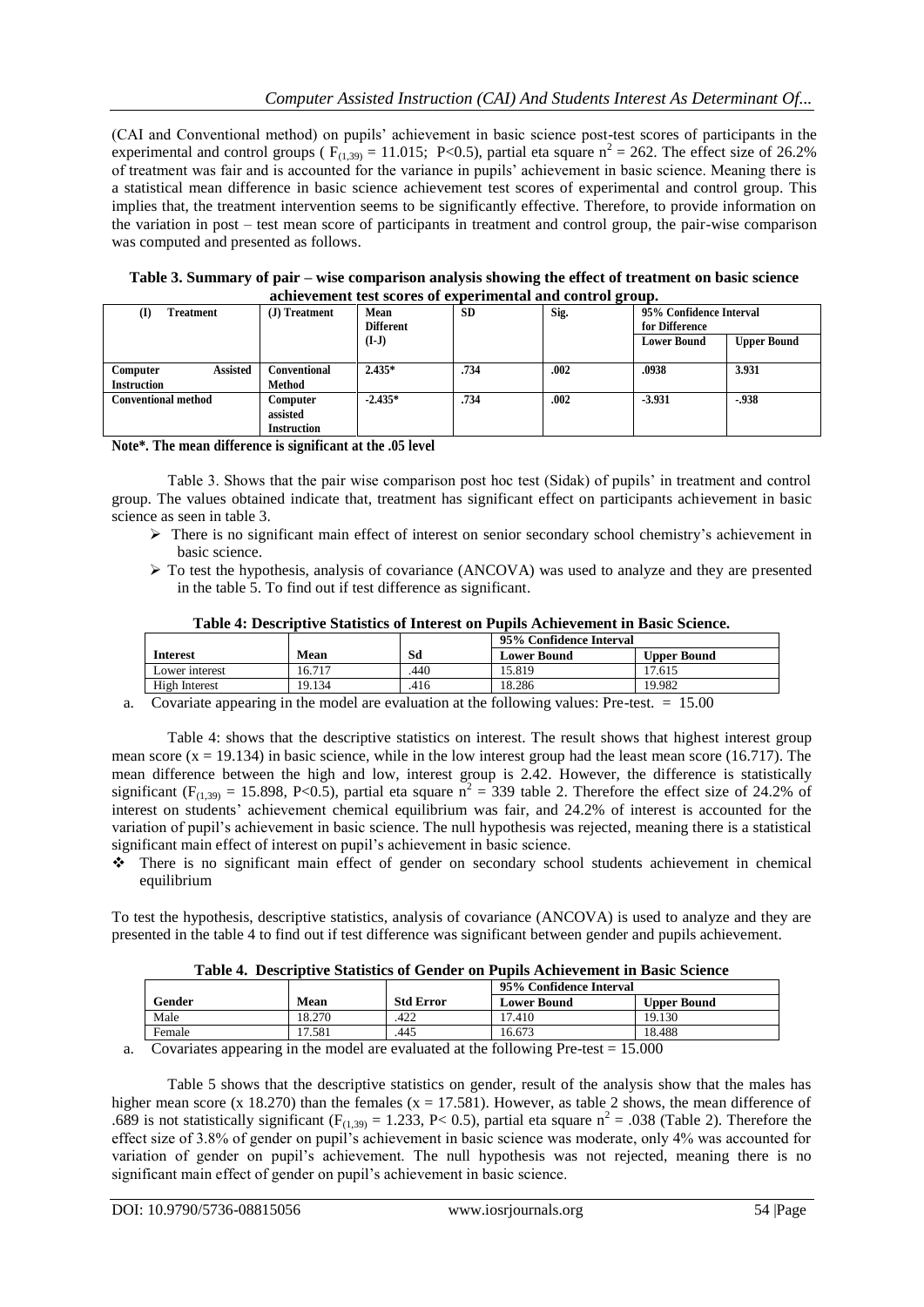#### **Implication Of The Finding**

The finding of the study shows that CAI hard more positive effect in students' achievement in Chemistry than conventional method. Treatment strategy motivates and encourages pupils to interact with what they have learnt in terms of student students – teacher, students – students relationship, which have helped them to be creative in terms of thinking when compare with the conventional method that is teacher centred. The teacher dominates the class and sometimes the pupils are not given opportunity to make scientist discovery on their own but only depend on the ideas and fact given by the teacher, hence they end up memorizing.

The influence of interest has a vital implication on the pupil's achievement in Chemistry. This could in line with finding school administrative should make adequate provision of modern instructional materials that with motivate and arouse the interest of the pupils by given them adequate information.

Another implication of the study is the effect of gender on pupils' achievement. This implies that there is chance of learning irrespective of gender but the females should be encouraged in the use of computers. Also it seems Girls were lacking in confidence relative to boys because of the ways in which they were treated in school.

Furthermore, learning of basic should not only encourage by CAI but should be made available students' in schools both public and private secondary. The resultant effect will be serves as reorientation to the teachers on effective delivery of their lesson and improve of educational system.

As ICT continue to be more established in secondary school, there will be increasing need for research to identify pedagogical and integration issues in Nigeria, there will be a need to fully explore more teaching constructs of the place of ICT in secpondary school system education.

#### **III. Recommendation**

- Since this study showed that computer can enhance students' academic achievement, all the secondary schools in the state both private and public should be encouraged t have their own computer laboratories, to enable them attain a higher level of academic achievement
- Stock holders and NGO's should encourage and equip schools with new technology and computer for easy learning.
- That teachers can retain students' interest by designing lessens which appeal to them through use of computers
- There should be adequate provision for regular supply of electricity in the schools at all times
- $\triangleright$  Children should inspire with use of computer assisted instruction to pursue careers in science by providing attractive models of instruction.

#### **IV. Conclusion**

To conclude this study, the following were found.

There is need to us teaching aids during instruction, since this leads to effective learning. Identifying pupils' that are interested in science subjects at young ages is crucial because early identification can foster interest and developed achievement in the future. The need to develop a science interest measure was evidence when a review of existing science interest inventories indicated that they were theoretical in design, and did not have adequate evidence of psychometric properties. Therefore, the use of CAI in education contribute significantly to higher students performance in schools

#### **Reference**

- [1]. Adel K. and Mounir N. (2008) Effect of Teaching without Computer Assisted Instruction. Jovt Publication U.S
- Adeleke J. (2003) Factors Influencing Higher Secondary Students for Selection of Commerce and Rejection of science stream in Nigerian City. Loko prss lagos Nig.
- [3]. Akpinar H. (2005).Teaching of Mathematics. New Delhil. Sterling publishers private limited 2005
- [4]. Becker G. (2000) Teaching of statistics to UK Undergraduate Mathematic Students 2000. Journal of mathematical education 2010. 30(4) 233- 247
- [5]. Carter U. (2004). Evaluating Information Technology in Teaching and Learning. Behaviour research method. Instruments and computers 20, 222 -225
- [6]. Demiral J. (2004) Experience and Education. New York. Kappa. Delta pi Esu W. and Ntukiden I.(2003) Evaluation of Instructional Software. Sterling Publishers private limited
- [7]. Fletdur F. (1990) Difficulties in Learning Basic Concept in Mathematics without Computer Assisted Instruction.
- [8]. Forrie L. (1999) Assessment and mathematics education. Sterling publishers private limited 2005
- [9]. Further N. , Adegbilr K. (1999) Fffect of Elaboration strategies on Learning and Depth of Processing during Computer Base Instructions. Journal of Computer base instruction  $18, 78 - 88$
- [10]. Further S, Mwei V. (2011) A Comparison of traditional classroom and programmed instructional approach
- [11]. Halis L. (2002). Using a Computerized Laboratory Approach to Transform Traditional Classroom Method
- [12]. Izzet Kara and Ozkan Kahraman, (2008). The Effect of Computer Assisted Instruction on the Achievement of Students on the Instruction of Physics Topics of  $7<sup>th</sup>$  Grade Science Course at Primary School. Journal of Applied Sciences, 8: 1078 – 1072. Institute, Denizli
- [13]. Jones D. (2002) Contemporary Issues on Computer Assisted Instruction Sterling Publishers Private limited